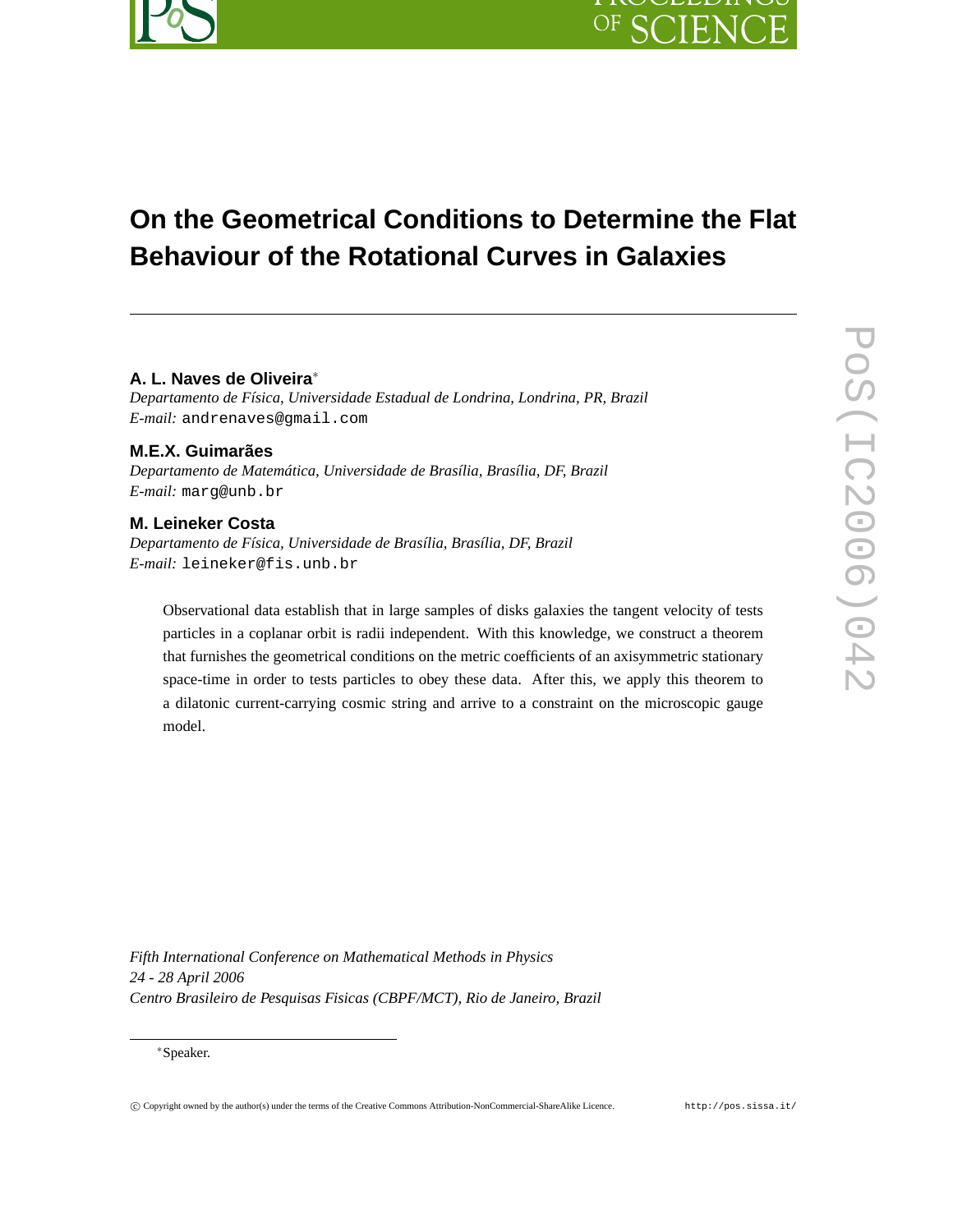### **1. Introduction**

Observational data measuring the rotational curves in some galaxies show that coplanar orbital motion of gas in the outer part of galaxies maintains a constant velocity up to several luminous radii [6, 7, 8, 9, 10]. The most accepted explanation for this effect is that there exists a spherical halo of dark matter which surrounds the galaxy and accounts for the missing mass needed to produce the flat behavior of the rotational curves.

It is reasonable to suppose that the halo of the dark matter is symmetric with respect to the rotation axis of the galaxy, so we consider here an axisymmetric spacetime. In previous works a cosmic string in scalar-tensor gravities were considered [1, 2, 3]. This kind of source is an example of axisymmetric spacetime.

This work is organized as follows. In section 2 we impose the trajectory of the test particle in this static axisymmetric space-time to be coplanar and radii independent and then obtain its angular velocity in terms of the coefficients of the metric. In section 3 we re-write the line element of this region using the Chandrasekhar form and we calculate the tangential velocity of these test particles. Such calculation leads to a theorem that gives a necessary and sufficient condition on the metric coefficients in order to have tangential velocities of equatorial objects circling the galaxy and whose magnitude is radii independent. In section 4 we apply this theorem to the case of a space-time generated by a dilatonic current carrying cosmic string [1, 2]. Finally, in section 5 we present some conclusions.

#### **2. The Line Element**

The line element of an axially symmetric space-time is given in the form [11]:

$$
ds^{2} = -e^{2\psi} (dt + \omega d\phi) + e^{-2\psi} \left[ e^{2\gamma} (d\rho^{2} + dz^{2}) + \mu^{2} d\phi^{2} \right]
$$
 (2.1)

where  $\psi$ ,  $\omega$ ,  $\gamma$  and  $\mu$  are functions of  $(\rho, z)$ .

The Lagrangean for a test particle travelling on the static space-time  $(\omega = 0)$  described by  $(2.1)$  is given by:

$$
2\mathcal{L} = -e^{2\psi}i^2 + e^{-2\psi} \left[ e^{2\gamma} \left( \dot{\rho}^2 + \dot{z}^2 \right) + \mu^2 \dot{\phi}^2 \right],\tag{2.2}
$$

thus, the associated canonical momenta,  $p_{x^a} = \frac{\partial \mathcal{L}}{\partial x^a}$ ∂ *x*˙ *a* , are

$$
p_t = -E = -e^{2\psi}i,
$$
  
\n
$$
p_{\varphi} = L = \mu^2 e^{-2\psi} \dot{\varphi},
$$
  
\n
$$
p_{\rho} = e^{-2(\psi - \gamma)} \dot{\rho},
$$
  
\n
$$
p_z = e^{-2(\psi - \gamma)} \dot{z},
$$
\n(2.3)

where *E* and *L* are constants of motion for each geodesic, a fact that comes from the symmetries of the space-time analyzed. As there is no explicit dependence on time *t*, the Hamiltonian,  $\mathcal{H}$  =  $p_a x^a - \mathcal{L}$  is another conserved quantity, which we normalize to be equal minus one half for timelike geodesics. Also, we restrict the motion to be at the equatorial plane, thus  $\dot{z} = 0$ . In this way, we obtain the following equation for the radial geodesic motion:

$$
\dot{\rho}^2 - e^{2(\psi - \gamma)} [Ei - L\dot{\phi} - 1] = 0.
$$
\n(2.4)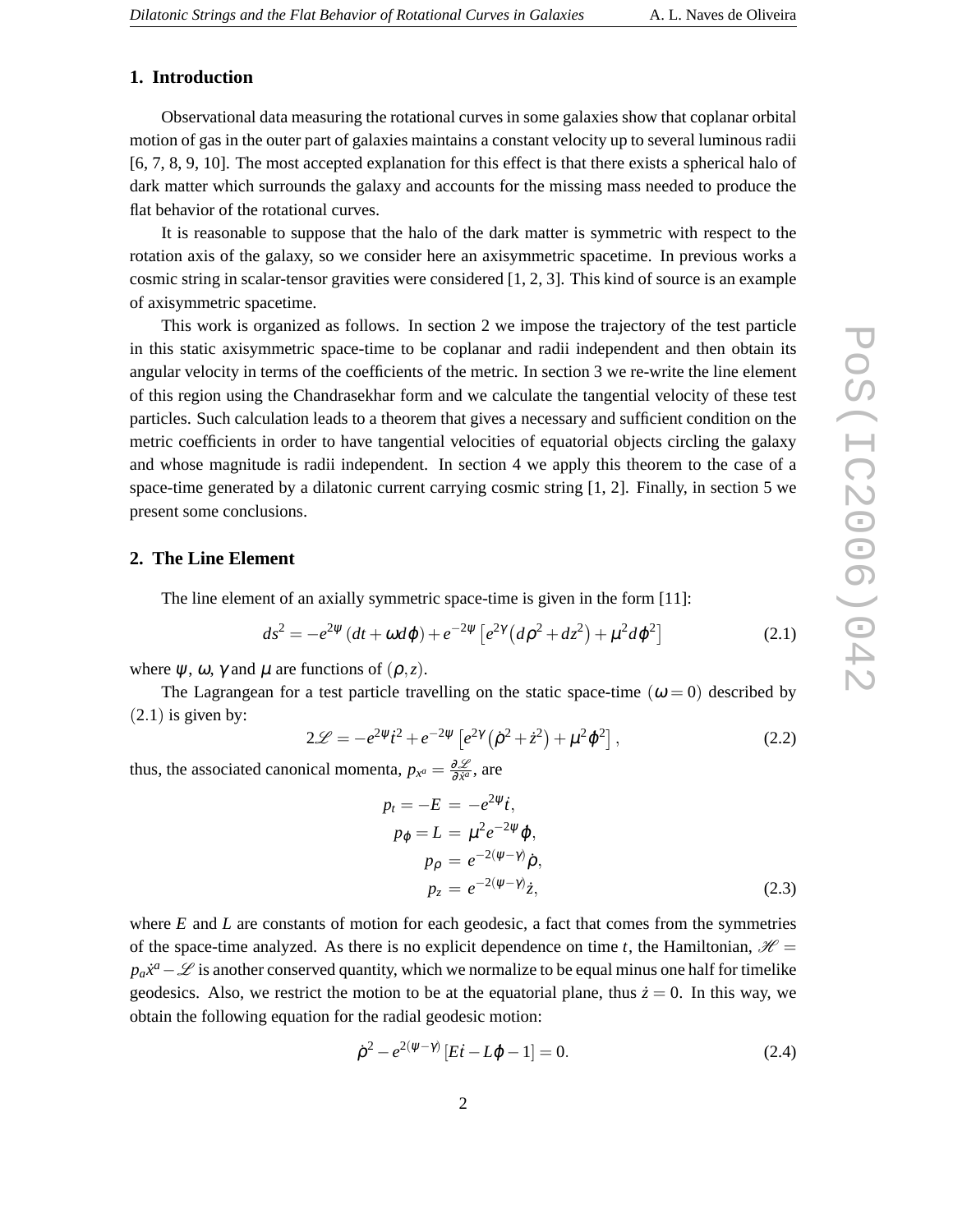In order to have stable circular motion, which is the motion we are interested in, we have to satisfy three conditions:

 $i) \dot{\rho} = 0$ *ii*)  $\frac{\partial V(\rho)}{\partial \rho} = 0$ , where  $V(\rho) = -e^{2(\psi - \gamma)} [E\dot{t} - L\dot{\phi} - 1]$ , *iii*)  $\frac{\partial^2 V(\rho)}{\partial \rho^2}$  $\frac{\partial^2 V(p)}{\partial \rho^2}|_{extr} > 0$ , in order to have a minimum.

With these conditions, from (2.4), we obtain a set of two equations constraining the motion to be circular extrema in the equatorial plane:

$$
E\dot{t} - L\dot{\phi} - 1 = 0,\t(2.5)
$$

$$
\frac{\partial}{\partial \rho} \left( e^{2(\psi - \gamma)} \left[ E i - L \dot{\phi} - 1 \right] \right) = 0. \tag{2.6}
$$

From (2.3), we can express  $\dot{t}$  and  $\dot{\phi}$  in terms of  $E$  and  $L$ , and the metric coefficients as:

$$
\dot{t} = e^{-2\psi} E,\tag{2.7}
$$

$$
\dot{\varphi} = \frac{e^{2\psi}}{\mu^2} L. \tag{2.8}
$$

Using these equations in the constraints ones and recalling that *E* and *L* are constants for each circular orbit, after some rearranging, we arrive at the following equations:

$$
\mu^2 e^{-2\psi} \left( 1 - e^{-2\psi} E^2 \right) + L^2 = 0, \tag{2.9}
$$

$$
-(e^{2\psi})_{\rho}E^2 + \left(\frac{e^{2\psi}}{\mu^2}\right)_{\rho} = 0, \qquad (2.10)
$$

where the subindex stands for derivative with respect to  $\rho$ . Solving for *E* and *L*, we obtain:

$$
E = e^{\psi} \sqrt{\frac{\frac{\mu_{\rho}}{\mu} - \psi_{\rho}}{\frac{\mu_{\rho}}{\mu} - 2\psi_{\rho}}},
$$
  

$$
L = \mu e^{-\psi} \sqrt{\frac{\psi_{\rho}}{\frac{\mu_{\rho}}{\mu} - 2\psi_{\rho}}}.
$$
 (2.11)

The second derivative of the potential  $V(\rho)$  evaluated at the values of *E* and *L* which constraint the motion to be circular and extrema, is given by:

$$
V_{\rho\rho}|_{extr} = \frac{2e^{2(\psi-\gamma)}}{\frac{\mu_{\rho}}{\mu} - 2\psi_{\rho}} \left( \frac{\mu_{\rho}}{\mu} \psi_{\rho\rho} - \frac{\mu_{\rho\rho}}{\mu} \psi_{\rho} + 4\psi_{\rho}^{3} - 6\frac{\mu_{\rho}}{\mu} \psi_{\rho}^{2} + 3\left(\frac{\mu_{\rho}}{\mu}\right)^{2} \psi_{\rho} \right). \tag{2.12}
$$

We can now obtain an expression for the angular velocity of a test particle,  $\Omega$ , moving in a circular motion in the orbital plane, in terms of the metric coefficients, recalling that:

$$
\Omega = \frac{d\varphi}{dt} = \frac{\dot{\varphi}}{t},\tag{2.13}
$$

thus, using Eqs. (2.8) and (2.11) in this last equation for the angular velocity, we obtain that:

$$
\Omega = \frac{e^{2\psi}}{\mu} \sqrt{\frac{\psi_{\rho}}{\frac{\mu_{\rho}}{\mu} - \psi_{\rho}}}.
$$
\n(2.14)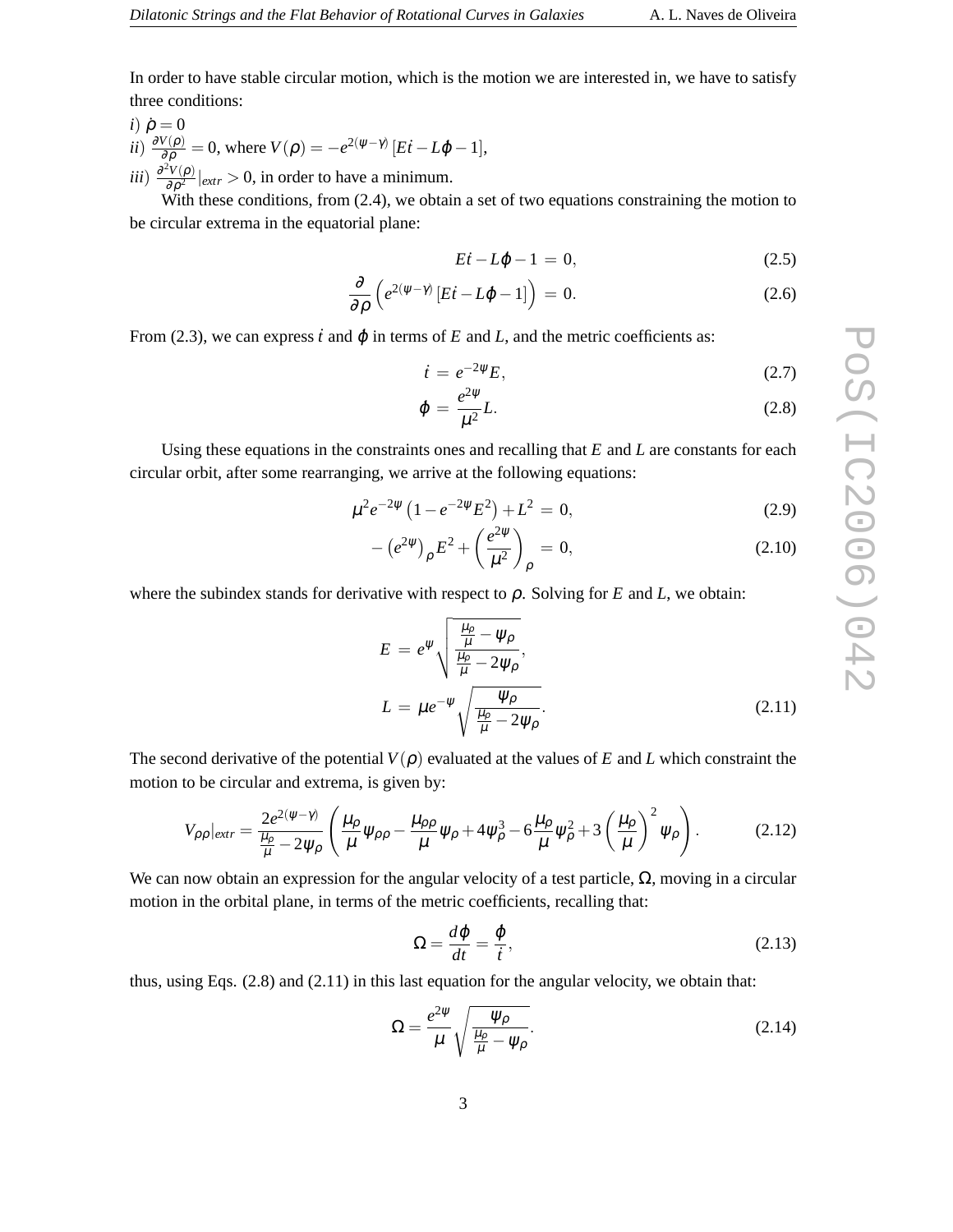#### **3. The Tangential Velocity**

We now want to express the tangential velocity of the test particles in circular motion in the equatorial plane, in terms of the metric coefficients, following [5], we rewrite the line element (2.1) as:

$$
ds^{2} = -e^{2\psi}dt^{2} + e^{-2\psi}\mu^{2}d\varphi^{2} + e^{-2(\psi-\gamma)}d\rho^{2}
$$
\n(3.1)

thus, in terms of the proper time,  $d\tau^2 = -ds^2$ , we have that

$$
d\tau^2 = e^{2\psi} dt^2 \left[ 1 - e^{-4\psi} \mu^2 \left( \frac{d\varphi}{dt} \right)^2 - e^{2\gamma} e^{-\psi} \left( \frac{d\rho}{dt} \right)^2 \right].
$$
 (3.2)

from which we can write

$$
1 = e^{2\psi} u^{0^2} [1 - v^2], \qquad (3.3)
$$

where  $u^0 = \frac{dt}{dt}$  $\frac{dt}{d\tau}$  is the usual time component of the four velocity, and a definition of the spatial velocity,  $v^2$ , comes out naturally in this way.

This spatial velocity is the 3-velocity of a particle measured with respect to an orthonormal reference system, thus has components:

$$
v^2 = e^{-4\psi} \mu^2 \left(\frac{d\varphi}{dt}\right)^2 + e^{2\gamma} e^{-4\psi} \left(\frac{d\rho}{dt}\right)^2.
$$
 (3.4)

The orthogonal velocity is the 3-velocity of a particle measured with respect to an orthonormal reference system, thus has components:

$$
v^2 = v^{(\varphi)^2} + v^{(\rho)^2}.
$$
\n(3.5)

From these last two expressions we obtain for the  $\varphi$ -component the spatial velocity:

$$
v^{(\varphi)} = e^{-2\psi} \mu \Omega,\tag{3.6}
$$

and replacing  $\Omega$  from Eq. (2.14), we finally obtain an expression for the tangential velocity of a test particle in stable circular motion, in terms of the metric coefficients of the general line element given by Eq. (2.1), such tangential velocity has the form:

$$
v^{(\varphi)} = \sqrt{\frac{\psi_{\rho}}{\frac{\mu_{\rho}}{\mu} - \psi_{\rho}}}.
$$
\n(3.7)

It was our goal to obtain this expression for the tangential velocity for a general axisymmetric static space-time, and to be able to describe it in terms of the metric coefficients alone, because now we can impose conditions on this tangential velocity, and deduce a constraint equation among the metric coefficients, which has to be satisfied in order to fulfill the condition imposed on the velocity. In particular, the tangential velocity for a trajectories in each orbit is constant, that is  $v_{\rho}^{(\varphi)} = 0$ , thus  $v^{(\rho)} = v_c^{(\varphi)}$ , with  $v_c^{(\varphi)}$  a constant, representing the value of the velocity, from Eq. (3.7), we have that:

$$
\frac{\mu_{\rho}}{\mu} = \frac{1 + v_c^{(\varphi)^2}}{v_c^{(\varphi)^2}} \psi_{\rho}
$$
\n(3.8)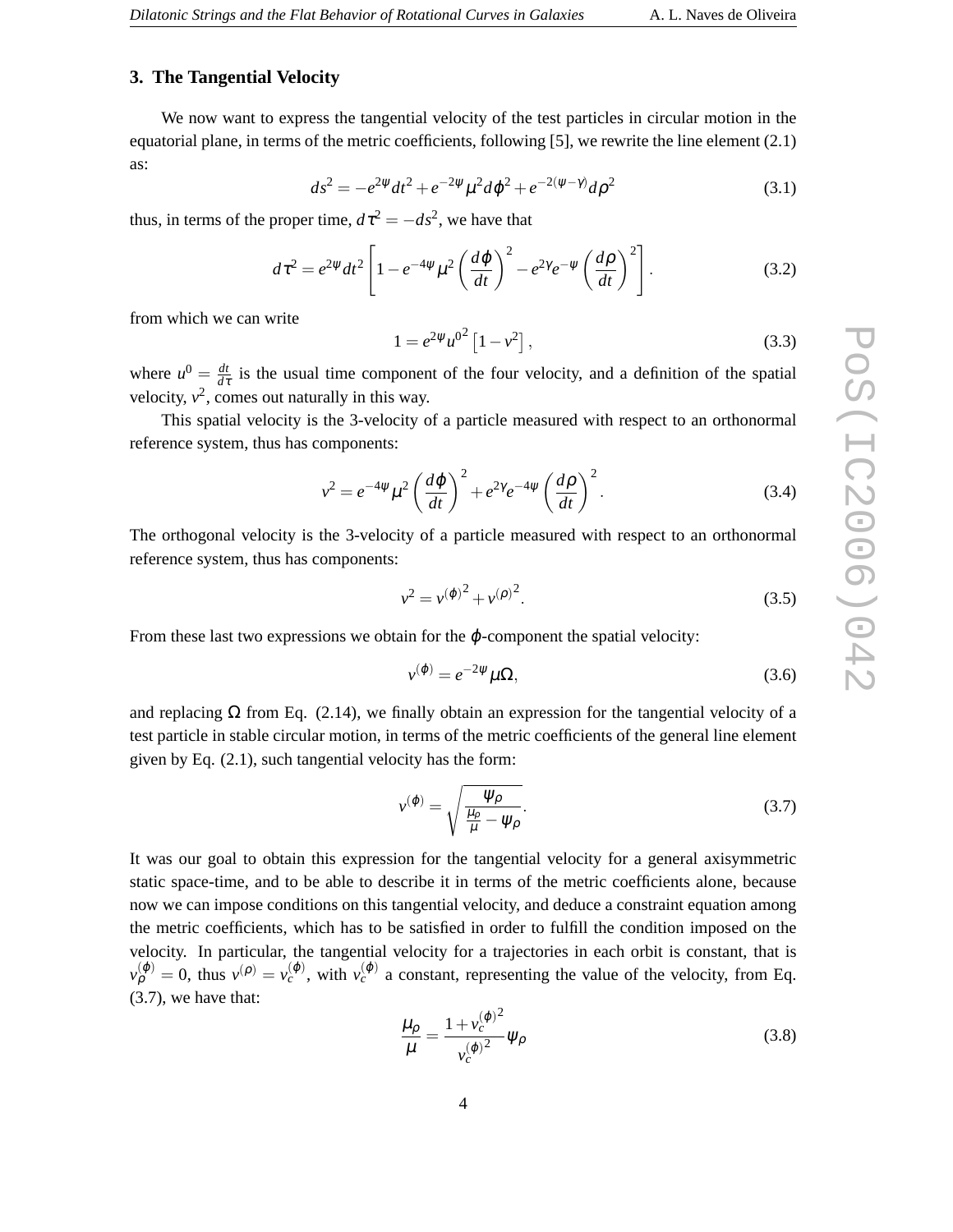**Theorem:** *The tangential velocity of circular stable equatorial orbits is constant iff the coefficient metric are related as*

$$
e^{\psi} = \left(\frac{\mu}{\mu_0}\right)^l \tag{3.9}
$$

*with*  $l = cte$ .

We can see that this is a **necessary and sufficient condition** for the velocity  $v_c^{(\varphi)}$  to be the same for two orbits at different radii at the equatorial plane, provided that  $l = \left(v_c^{(\varphi)}\right)^2 / \left(1 + \left(v_c^{(\varphi)}\right)^2\right)$ .

In order to have tangential velocities of equatorial objects circling the galaxy, and whose magnitude is radii independent, the form of the line element in the equatorial plane has to be

$$
ds^{2} = -\left(\frac{\mu}{\mu_{\rho}}\right)^{2l}dt^{2} + \left(\frac{\mu}{\mu_{\rho}}\right)^{-2l} \left[e^{2\gamma}d\rho^{2} + \mu^{2}d\varphi^{2}\right].
$$
 (3.10)

# **4. Stable Circular Geodesics Around a Dilatonic Electrically Charged Cosmic String**

The metric of a electrically charged cosmic string is [1, 2]:

$$
ds_E^2 = \left(\frac{r}{r_0}\right)^{2l^2 - 2n} W^2(r) (dr^2 + dz^2) + \left(\frac{r}{r_0}\right)^{-2n} W^2(r) B^2 r^2 d\theta^2
$$

$$
- \left(\frac{r}{r_0}\right)^{2n} \frac{1}{W^2(r)} dt^2
$$
(4.1)

where

$$
W(r) \equiv \frac{\left(\frac{r}{r_0}\right)^{2n} + k}{1 + k}.
$$

The constants *m*, *n*, *k* and *B* will be determined after the inclusion of matter fields. Our objective in this section will be to derive the geodesic equations in the equatorial plane  $(\dot{z}=0)$ , where dot stands for "derivative with respect to the proper time  $\tau$ ". First of all, let us re-write the metric (4.1) in a more compact way:

$$
ds^{2} = A(r) \left[ dr^{2} + dz^{2} \right] + B(r) d\theta^{2} - C(r) dt^{2}, \qquad (4.2)
$$

with

$$
A(r) = \left(\frac{r}{r_0}\right)^{2m^2 - 2n} W^2(r),
$$
  
\n
$$
B(r) = \left(\frac{r}{r_0}\right)^{-2n} W^2(r) \beta^2(r),
$$
  
\n
$$
C(r) = \left(\frac{r}{r_0}\right)^{2n} W^{-2}(r)
$$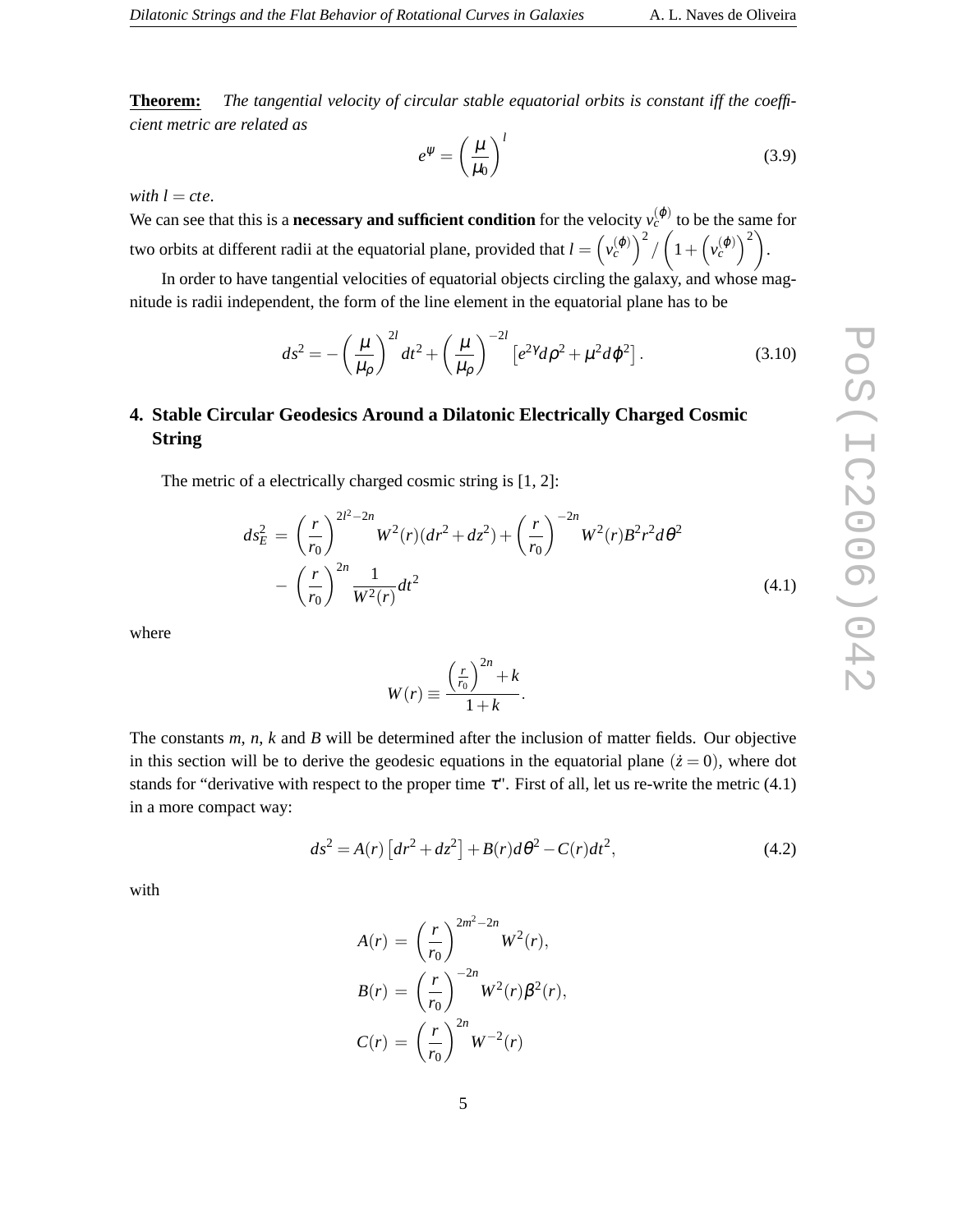The Lagrangian for a test particle moving in this space-time is given by:

$$
2\mathcal{L} = A(r) \left[ \dot{r}^2 + \dot{z}^2 \right] + B(r) \dot{\theta}^2 - C(r) \dot{t}^2 \tag{4.3}
$$

The associated canonical momenta,  $p_{\alpha} = \frac{\partial \mathcal{L}}{\partial \dot{x}^{\alpha}}$  $\frac{\partial \mathcal{L}}{\partial \dot{x}^{\alpha}}$ , are:

$$
p_t = -E = -C(t)i,
$$
  
\n
$$
p_{\theta} = L = B(r)\dot{\theta},
$$
  
\n
$$
p_r = A(r)\dot{r},
$$
  
\n
$$
p_z = A(r)\dot{z}.
$$
\n(4.4)

Because of the symmetries of this particular space-time, the quantities *E* and *L* are constants for each geodesic and, because this space-time is static, the Hamiltonian,  $\mathcal{H} = p_{\alpha} \dot{x}^a - \mathcal{L}$ , is a constant. Combining this information with the restriction of a motion in an equatorial plane, we arrive to the following equation for the radial geodesic:

$$
\dot{r}^2 - A^{-1} \left[ E \dot{t} - L \dot{\theta} - 1 \right] = 0. \tag{4.5}
$$

In this work, we will concentrate on stable circular motion. Therefore, we have to satisfy three conditions simultaneously. Namely:

$$
\bullet \ \dot{r}=0\ ;
$$

- $\frac{\partial V(r)}{\partial r} = 0$ , where  $V(r) = -A^{-1} \left[ E\dot{r} L\dot{\theta} 1 \right]$ ;
- $\bullet$   $\frac{\partial^2 V(r)}{\partial r^2}$  $\frac{\partial^2 V(r)}{\partial r^2}|_{ext} > 0$ , in order to have a minimum.

∂ ∂ *r*

Consequently, we have:

$$
E\dot{t} - L\dot{\theta} - 1 = 0
$$
\n
$$
\left\{ A^{-1} \left[ E\dot{t} - L\dot{\theta} - 1 \right] \right\} = 0
$$
\n(4.6)

Expressing  $\dot{t}$  and  $\dot{\theta}$  in terms of the constant quantities  $E$  and  $L$  respectively, we can re-write the above equations as:

$$
\left(\frac{1}{C}\right)E^2 - \left(\frac{1}{B}\right)L^2 - 1 = 0
$$
\n
$$
\left(\frac{1}{C}\right)'E^2 - \left(\frac{1}{B}\right)'L^2 = 0
$$
\n(4.7)

where prime means "derivative with respect to the coordinate *r*", which finally gives us expressions for *E* and *L*:

$$
E = C \sqrt{\frac{B'}{B'C - BC'}},
$$
  

$$
L = B \sqrt{\frac{C'}{B'C - BC'}}
$$
 (4.8)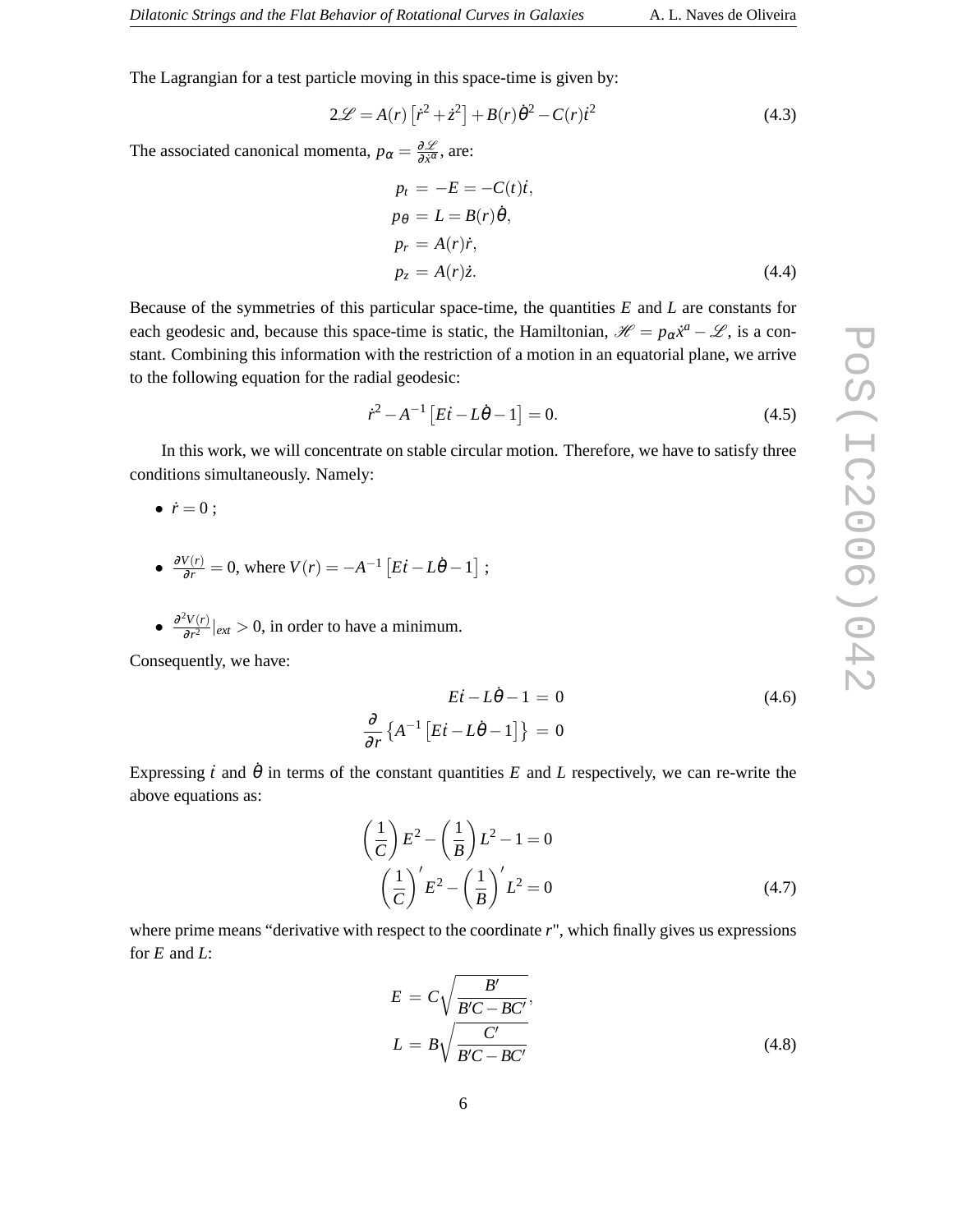Recalling that the angular velocity of a test particle moving in a circular motion in an orbital plane is  $\Omega = \frac{d\theta}{dt} = \frac{\dot{\theta}}{t}$  $\frac{\theta}{i}$ , we have:

$$
\Omega = \sqrt{\frac{C'}{B'}}\tag{4.9}
$$

We are now in position to compute the tangential velocity of the motion in an orbit plane. From now on, we will follow the prescription established by Chandrasekhar. Let us re-express the metric (4.2) in terms of the proper time  $\tau$ , as  $d\tau^2 = -ds^2$ :

$$
d\tau^2 = C(r)dt^2 \left[ 1 - \frac{A}{C} \left( \frac{dr}{dt} \right)^2 - \frac{B}{C} \left( \frac{d\theta}{dt} \right)^2 \right]
$$
(4.10)

and comparing with the expression

$$
1 = C(r) (u0)2 [1 - v2],
$$
\n(4.11)

where  $u^0 = \frac{dt}{dt}$  $\frac{dt}{d\tau}$ , we can easily obtain the spatial velocity  $v^2$ :

$$
v^{2} = (v^{(r)})^{2} + (v^{(\theta)})^{2},
$$
\n(4.12)

whose components are, respectively:

$$
\nu^{(r)} = \sqrt{\frac{A}{C}} \left( \frac{dr}{dt} \right),
$$
  

$$
\nu^{(\theta)} = \sqrt{\frac{B}{C}} \left( \frac{d\theta}{dt} \right) = \sqrt{\frac{B}{C}} \Omega.
$$
 (4.13)

In order to have stable circular orbits, the tangential velocity  $v^{(\theta)}$  must be constant at different radii at the equatorial plane. Therefore, we can impose:

$$
v^{(\theta)} = \sqrt{\frac{BC'}{B'C'}} = v_c^{(\theta)} = \text{const.}
$$
\n(4.14)

Applying the theorem to this case, we get

$$
C^{1/2} = \left(\frac{r}{r_0}\right)^l,\tag{4.15}
$$

provided  $l = \frac{v_c^{(\theta)}}{1 - c}$  $\frac{v_c^{1/2}}{1+v_c^{0/2}}$ . This theorem implies that the line element in the equatorial plane must be:

$$
ds^{2} = -\left(\frac{r}{r_{0}}\right)^{2l}dt^{2} + \left(\frac{r}{r_{0}}\right)^{-2l} \left[\left(\frac{r}{r_{0}}\right)^{2m^{2}}dr^{2} + B^{2}r^{2}d\theta^{2}\right]
$$
(4.16)

This form is clearly not asymptotically flat and also does not describe a space-time corresponding to a central black hole. Therefore, we can infer that it describes solely the region where the tangential velocity of the test particles is constant, being probably joined in the interior and exterior regions with other metrics, suitably chosen in order to ensure regularity in the asymptotic limits.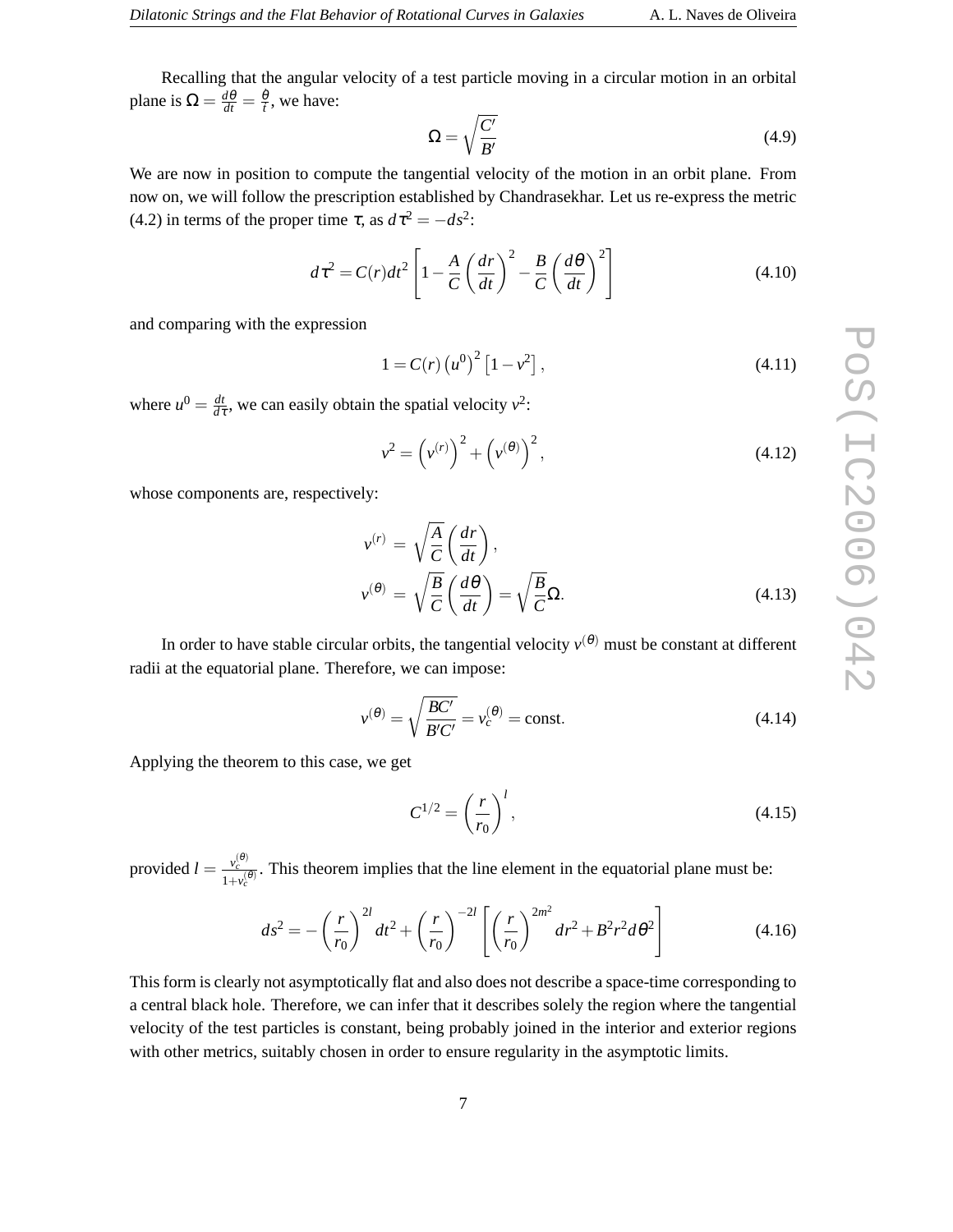Let us notice, however, that this metric has the form which has been found previously [1, 2], after identifying *l* with the appropriate constant parameters which depend on the microscopic details of the model. The calculations are straightforward but length. For this particular configuration, consisting of an electrically charged dilatonic string, we have:

$$
l = 2G_0 \alpha(\phi_0) \left[ U + T + I^2 \right], \tag{4.17}
$$

where  $U$ ,  $T$  and  $I^2$  are the energy per unit length, the tension per unit length and the current of the string, respectively.  $\alpha(\phi_0)$  measures the coupling of the dilaton to the matter fields.

# **5. Conclusion**

We found the conditions on the metric coefficients of a static axisymmetric space-time to admit a test particle with a coplanar circular orbit radii independent up to several luminous radii. A remarkably fact is that the results presented in sections 2 and 3 are independent of the type of the energy-matter tensor present in the space-time and curving it. It is a purely geometric analysis. A possible example of this kind of space-time is the one generated by a dilatonic electrically charged cosmic string.

Considering cosmic strings formed at  $GUT$  scales,  $G_0 [U+T+T^2] \sim 3 \times 10^{-6}$ , and for a coupling  $\alpha(\phi_0)$  which is compatible with present experimental data,  $\alpha(\phi_0) < 10^{-3}$ , the parameter *l* (and thus the tangential velocity  $v_c^{\theta}$ ) seems to be too small. The observed magnitude of the tangential velocity being  $v_c^{(\theta)} > 3 \times 10^{-4}$  cannot be explained by a single dilatonic current-carrying cosmic string in this case. As argued by Lee [4], if a bundle of *N* cosmic strings formed at GUT scales seeded one galaxy, then the total magnitude of the tangential velocity would be  $Nv_c^{(\theta)}$ . In our case, to be compatible with astronomical observations, one must have a bundle of  $N \sim 10^5$  strings seeding a galaxy. With such a density, a cosmic string network would be dominating the universe, and its dynamics would be completely different. The only situation where such a huge number of strings could be possible is at much lower energy scales (electroweak scale, say) but then of course the energy scale is far too low to have any relevance for structure formation.

# **Acknowledgements**

M. Leineker Costa would like to thank CAPES for a support. A. L. Naves de Oliveira and M. E. X. Guimarães would like to thank CNPq for a support.

# **References**

- [1] A. L. N. Oliveira and M. E. X. Guimarães, *Breakdown of the Mechanism of Forming Wakes by a Current-Carrying String*, *Phys. Lett. A* **311** 474 (2003) [hep-th/0304242].
- [2] A. L. N. Oliveira and M. E. X. Guimarães, *Wakes in Dilatonic Current-Carrying Cosmic Strings*, *Phys. Rev.* **D67** 123514 (2003) [hep-th/0303112 ]. ed. G.W. Gibbons, S. W. Hawking and T. Vachaspati (Cabridge Univ. Press, Cambridge, 1990).
- [3] A.L. Naves de Oliveira, *Dilatonic, Chiral Cosmic Strings*, *PoS WC2004* (2004) 34 [gr-qc/0411120].